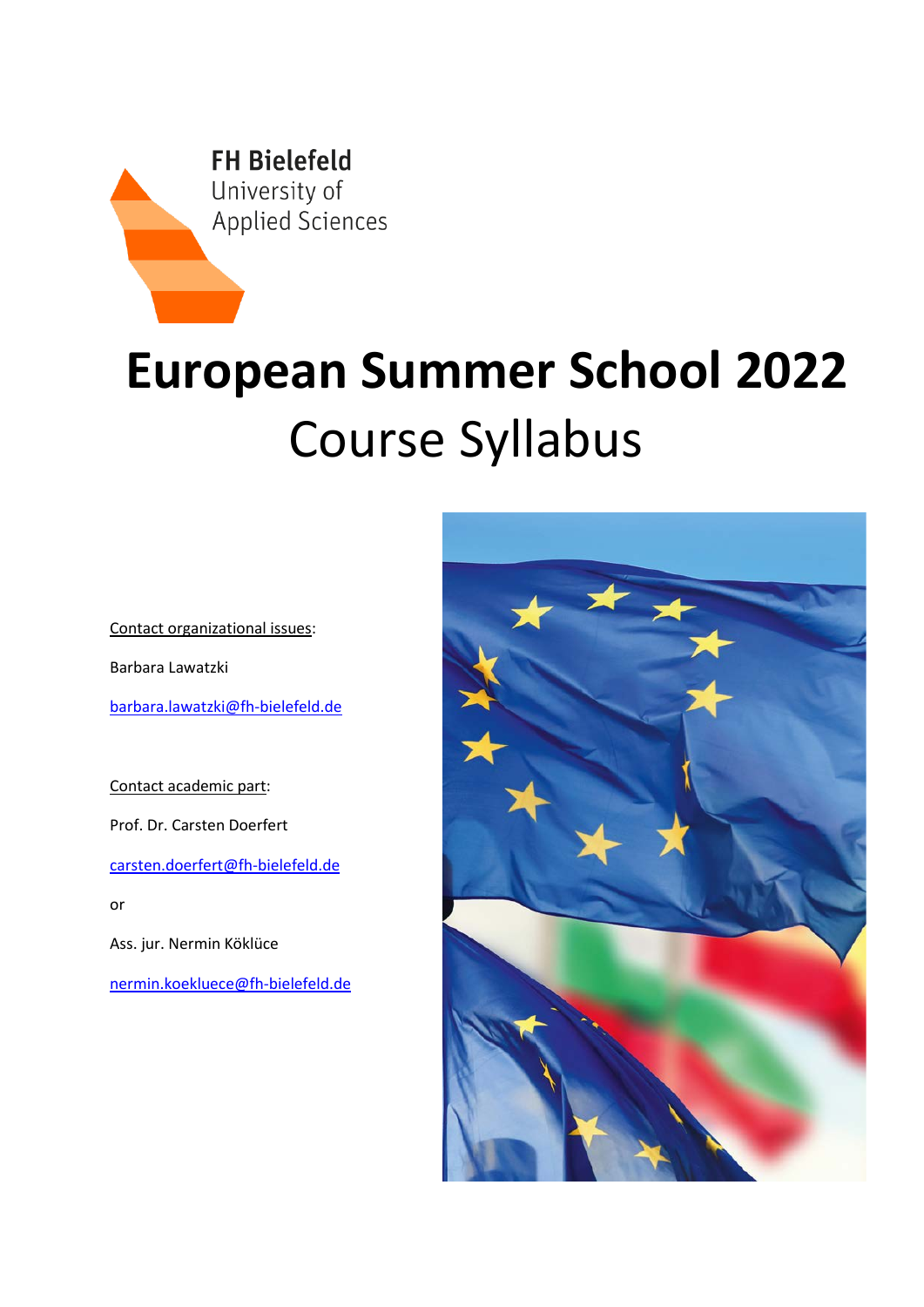# EUROPEAN SUMMER SCHOOL 2022 (16.05.-24.06.2022)

| <b>Course summary</b> |                             |                                        |
|-----------------------|-----------------------------|----------------------------------------|
| <b>Course Code</b>    | <b>Course title</b>         | <b>Credits</b>                         |
| ESS <sub>1</sub>      | European Culture            | 3 (plus 1 for additional lab/optional) |
| <b>Contact hours</b>  | Multi-day field trips       | <b>Company visits</b>                  |
| 45                    | Berlin/Frankfurt/Rotterdam, | German midsized companies              |
|                       | The Hague, Amsterdam        | (e.g. Miele and Schüco)                |
| Language of Instruc-  | Room                        | <b>Lecture times</b>                   |
| tion                  |                             |                                        |
| English               |                             | Tue/Wed 9.45 - 11.15 +                 |
|                       |                             | Tue 14.00 - 15.00                      |

Syllabus Course 1: European Culture and Management

# **Course Description**

The course provides students with an insight of European culture in its various facets. It integrates historical aspects of the European unification process as well as current political and social trends within Europe. Additionally, "European Culture" and the comparative analysis of differences between Europe and North America is a major topic. Field trips and company visits are closely linked to the learning contents and are integrated into the curriculum of this summer school course. Course participants should gain an individual cultural experience with people and country. Some knowledge of German will of course help to make individual contacts. Therefore, the European Summer School contains 12 hours (in total) of "German for beginners".

## **Learning outcome**

There are two objectives of this course: First, to acquaint participants with the concept of culture, emphasizing the diversity of human experience, personalities and variations of human relations to society. The second objective is to challenge students to critically reflect on their own culture and society. The aim is to cultivate a fundamental capacity for understanding unfamiliar and familiar cultures and an ability to interpret "difference" in cultural contexts.

## **Multi-day field trips**

The course contains three multi-day field trips to Berlin, Frankfurt and Rotterdam & Amsterdam. The agenda of every field trip is closely linked with the learning content and therefore part of the curriculum. Berlin is a symbol of German history ranging from Prussia, the Weimar Republic, the Nazi Regime, World War II and the Cold War to German reunification. Therefore, the Berlin agenda contains a visit of the "Reichstag" (The German Parliament) and a discussion with a political "insider", the Berlin Wall, Brandenburger Tor, Checkpoint Charlie, Stasi-Prison and the Museumsinsel (Museums Island).

Frankfurt is sometimes called "Bankfurt" or "Mainhattan" as it is home to the European Central Bank (ECB) and some of the world's biggest banking institutions. The Frankfurt agenda contains firstly a visit of the European Central Bank with presentations and discussion rounds about "the ECB, its role and functions" and the "International role of the Euro", secondly a meeting with an economist of a global bank: presentation and discussion about "The financial crisis and its impact on the European economy" combined with a visit of the trading room. A guided visit of the stock exchange will complete this trip.

The port of Rotterdam is the largest in Europe and its logistical nerve center. The agenda contains a visit to both the city and the port of Rotterdam. Amsterdam is the capital of the Netherlands and a famous magnet for people from all over the world.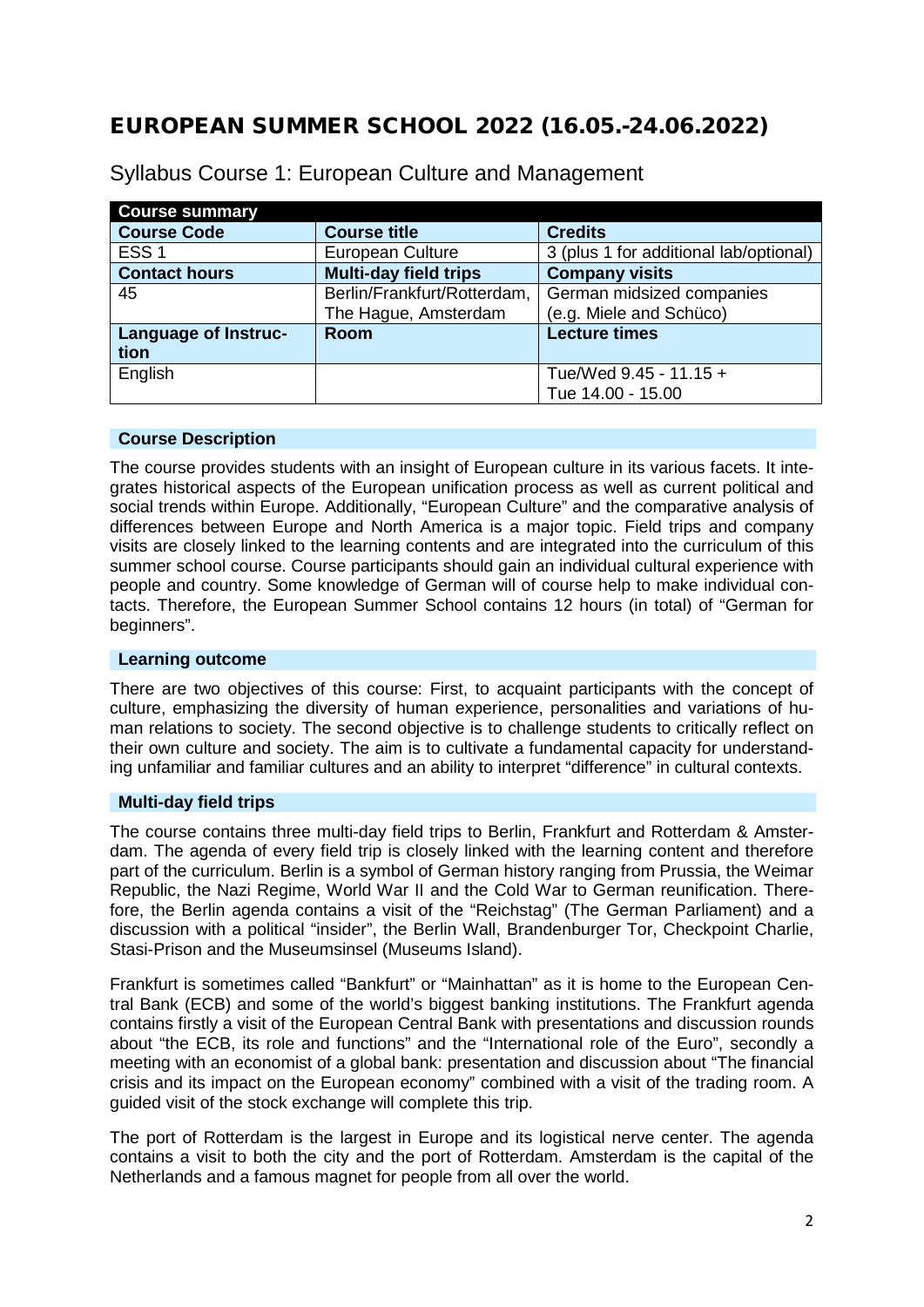# **Company visits**

The European Summer School program includes several one-day field trips to regional midsized companies, which are well-known and typical German midsized companies producing high quality products. Mostly they are family-owned businesses with a specific corporate culture and governance policy. The companies are very successful in the global market but their production facilities are mainly located in Germany. During the company visits students will see high-quality manufacturing and get a chance to discuss corporate business strategies with the management.

## **Methodology**

On this course the following methods, techniques and aids will be employed: (1) lectures providing in-depth exposition of subjects treated, reading and research assignments clarifying, illustrating and complementing; (2) class discussion of the subjects covered and of questions raised in lectures and readings; (3) question and answer sessions with professors addressing questions to individual students; (4) presentation of a research paper on a topic related to the course content; (5) oral class presentations by students with particularly relevant experiences.

## **Credits and Grading**

This course contains 45 lecture hours and will fetch 3 credits. It includes integrated assignments based on class sessions and study tours (field trips and company visits).

| Grades:                             |          |
|-------------------------------------|----------|
| Active class and tour participation | $= 20\%$ |
| Intermediate exam                   | $= 40%$  |
| Final exam                          | $= 40%$  |
| Total                               | $= 100%$ |

## **Optional: Additional lab / 1 credit point**

The course gives participants the opportunity to conduct research on a specific aspect of the lecture content provided by offering an additional lab of 15 lecture hours. Students will be required to write a research paper of 5 text pages (space 1, font 11) and to present the paper (10-15 minutes) in class. The additional lab accounts for 1 credit point.

## **European team of lecturers**

Every week covers a new topic of the course and most lecturers change on a weekly basis. As on this European Summer School, the lecturing team should be a truly European one we will invite, on some topics, guest lecturers from our European partner universities in the Netherlands, Finland, Czech Republic, Italy, Turkey, France and from our Asian partner university in South Korea. The European Union provides funding for lecturer mobility between European partner universities.

# **Certificate "European Summer School"**

Every participant receives a certificate which documents the six-week study-abroad period, the course content acquired and active participation in field trips, company visits and crosscultural events and the individual student's performance in class.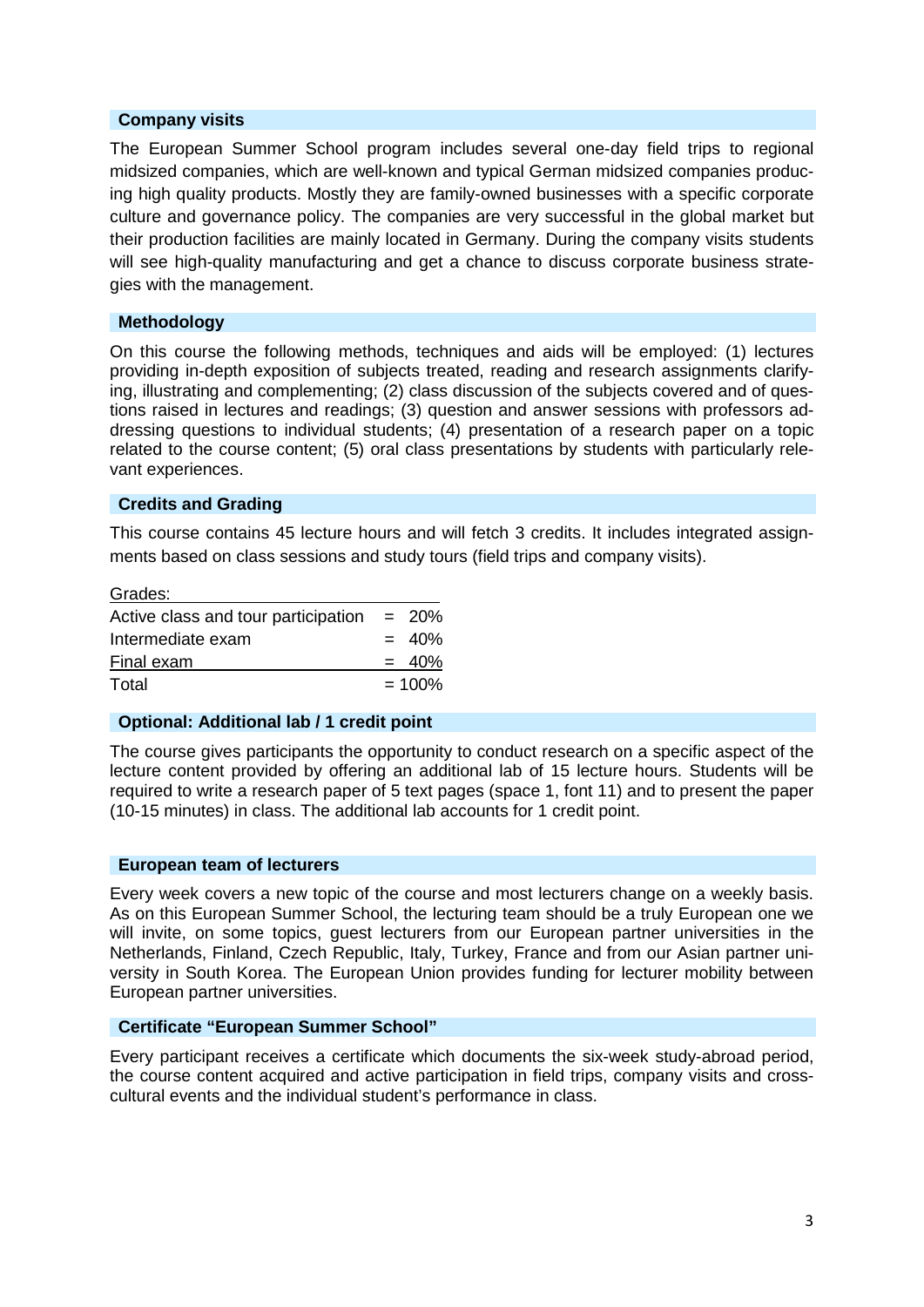# EUROPEAN SUMMER SCHOOL 2022 (16.05.-24.06.2022)

| <b>Course summary</b> |                                       |                           |
|-----------------------|---------------------------------------|---------------------------|
| <b>Course Code</b>    | <b>Course title</b>                   | <b>Credits</b>            |
| ESS <sub>2</sub>      | <b>European Politics and Business</b> | 3 (plus 1 for additional  |
|                       |                                       | lab/optional)             |
| <b>Contact hours</b>  | <b>Multi-day field trips</b>          | <b>Company visits</b>     |
| 45                    | Berlin/Frankfurt/Rotterdam, The       | German midsized companies |
|                       | Hague, Amsterdam                      | (e.g. Miele and Schüco)   |
| Language of In-       | <b>Room</b>                           | <b>Lecture times</b>      |
| struction             |                                       |                           |
| English               |                                       | Tue/Wed 11.30 -13.00 +    |
|                       |                                       | Tue. 15.00 - 16.00        |

Syllabus Course 2: European Politics and Business

# **Course Description**

The course examines European politics and business from the perspectives of economics, politics and law and also explores the functional disciplines of European logistics, supply chain management, mobile business and international marketing. Field trips and company visits are closely linked to the learning contents and are integrated into the curriculum of this summer school course. Course participants should gain an individual cultural experience with people and country. Some knowledge of German will help to make individual contacts. Therefore, the European Summer School contains 12 hours (in total) of "German for beginners".

# **Learning outcome**

The aim of this course is to expose students to the specifics of European business and politics. The course strengthens the participant's appreciation of cultural, social, political, legal, economic, and political variables in conceptualizing, executing, and assessing European business operations. Furthermore, it gives participants a unique opportunity to enrich their knowledge and understanding of functional disciplines of business like mobile business and international marketing while engaging in academic and social activities that broaden interdisciplinary perspectives.

# **Multi-day field trips**

The course contains three multi-day field trips to Berlin, Frankfurt and Rotterdam & Amsterdam. The agenda of every field trip is closely linked with the learning content and therefore part of the curriculum. Berlin is a symbol of German history ranging from Prussia, the Weimar Republic, the Nazi Regime, World War II and the Cold War to German reunification. Therefore, the Berlin agenda contains a visit of the "Reichstag" (The German Parliament) and a discussion with a political "insider", the Berlin Wall, Brandenburger Tor, Checkpoint Charlie, Stasi-Prison and the Museumsinsel (Museums Island).

Frankfurt is sometimes called "Bankfurt" or "Mainhattan" as it is home to the European Central Bank and some of the world's biggest banking institutions. The Frankfurt agenda contains firstly a visit of the European Central Bank (ECB) with presentations and discussion rounds about "the ECB, its role and functions" and the "International role of the Euro", secondly a meeting with an economist of a global bank: presentation and discussion about "The financial crisis and its impact on the European economy" combined with a visit of the trading room.

The port of Rotterdam is the largest in Europe and its logistical nerve center. The agenda contains a visit to both the city and the port of Rotterdam. Amsterdam is the capital of the Netherlands and a famous magnet for people from all over the world.